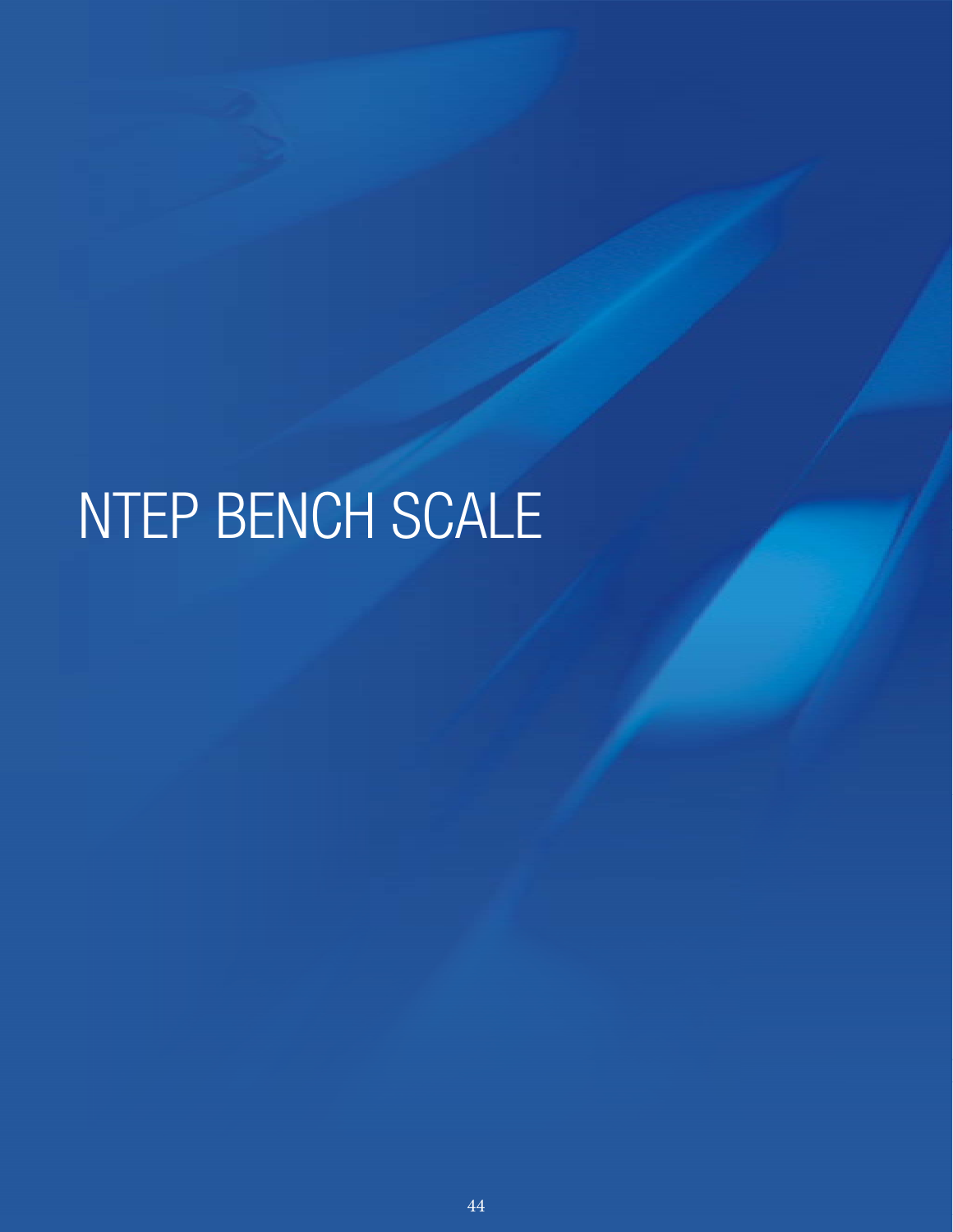### **INSCALE**

 $000000$ 

#### NTEP BENCH SCALE W/ INDICATOR & STAND





#### SIZES AVAILABLE S

- 24"x24"-500# x .1# (NTEP Certified) •
- 24"x24"-1000# x .2# (NTEP Certified) •
- 30"x30"-500# x .1# •
- 30"x30"-1000# x .2# •

## NTEP #11-016

Certificate of Conformance #11-016

MEASUREMENT CANADA

Certification #AM5817

## 1 (800) 230-0120 Contact@inscaleusa.com CAGE Code 07GT5

contact@inscaleusa.com

www.inscaleusa.com

Nationwide Dealer Network

45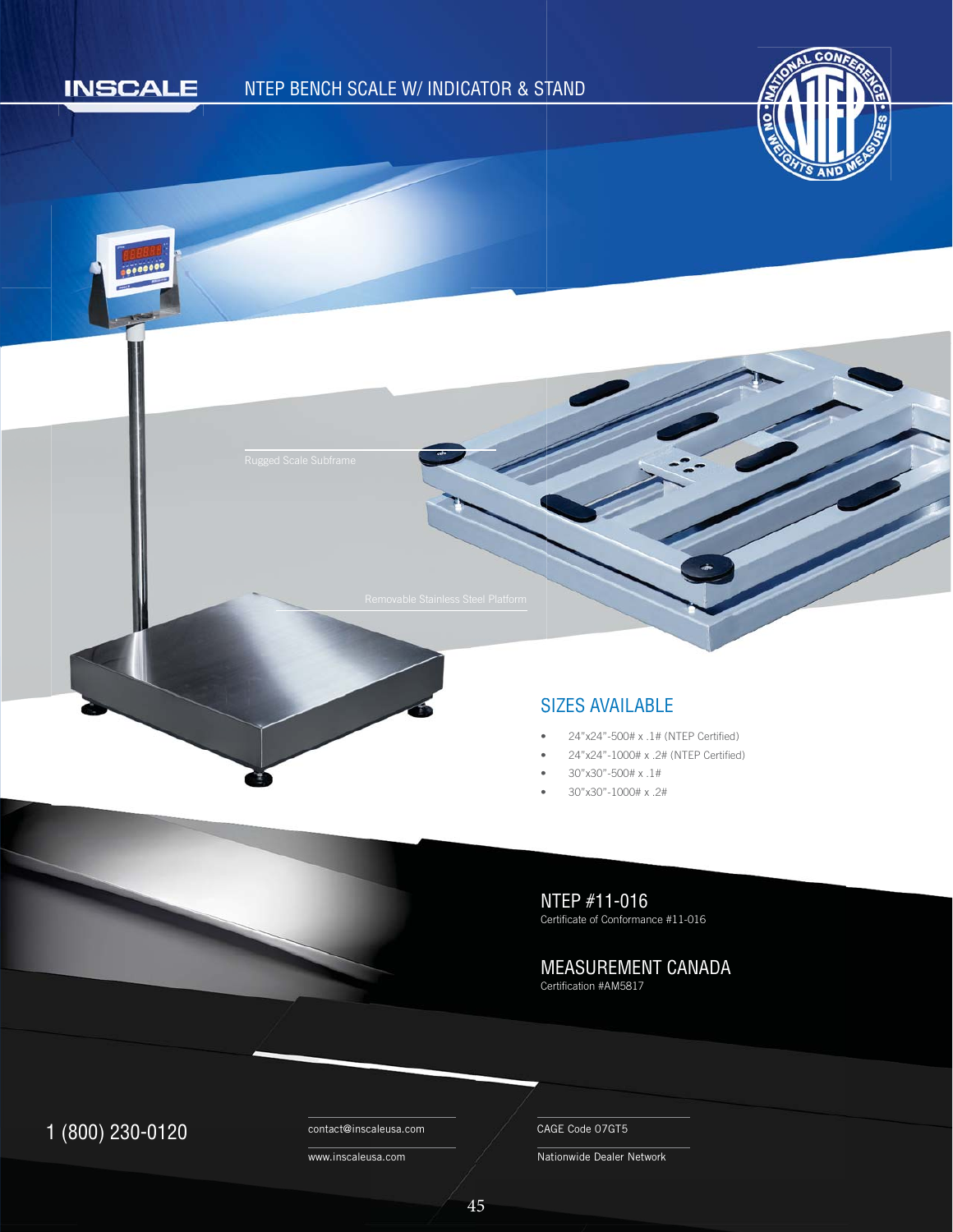

#### **OVERVIEW**

Rugged design for industrial weighing and counting applications NTEP certified and Measurement Canada approved. Featuring a removable stainless steel shroud with mild steel platform and indicator. Available in 500lb and 1000lb capacities.

Multi purpose weighing scale. Accurate, reliable and easy to install. The service and calibration of these types of scales are easy and can be done fast non professionals or even users. And because its a general industrial scale it's ideal within warehousing, manufacturing, packaging, retail trading, and shipping



#### DIMENSIONS & CAPACITY

5.75" height of bench from floor to top of weighing surface 28.5" column height from floor to top of indicator bracket

- Platform Size 24" x 24" & 30" x 30" sizes available
- Capacity & accuracy 500# x .01# & 1000# x .02#
- Ships via LTL to your business address.



### NTEP CERTIFIED

- COC# 11-016 / AM-5817
- NTEP approved at 5,000 divisions (24"x24").

Legal-for-trade NTEP approved scales have been certified by The National Type Evaluation Progrem (NTEP) All of the NTEP Certified scales in this category have been approved as "Legal for Trade" by the National Conference on Weights and Measures. Different industries and states require different specs.

#### BUILT RIGHT. BUILT TO LAST.

We stand behind our products. INSCALE products come with a 3-Year Warranty from the date of original purchase on defects in material and workmanship for all INSCALE products properly installed by an authorized distributor under normal use and maintenance. We carry all standardized replacement parts for our bases.

contact@inscaleusa.com

www.inscaleusa.com

INDIANA SCALE COMPANY